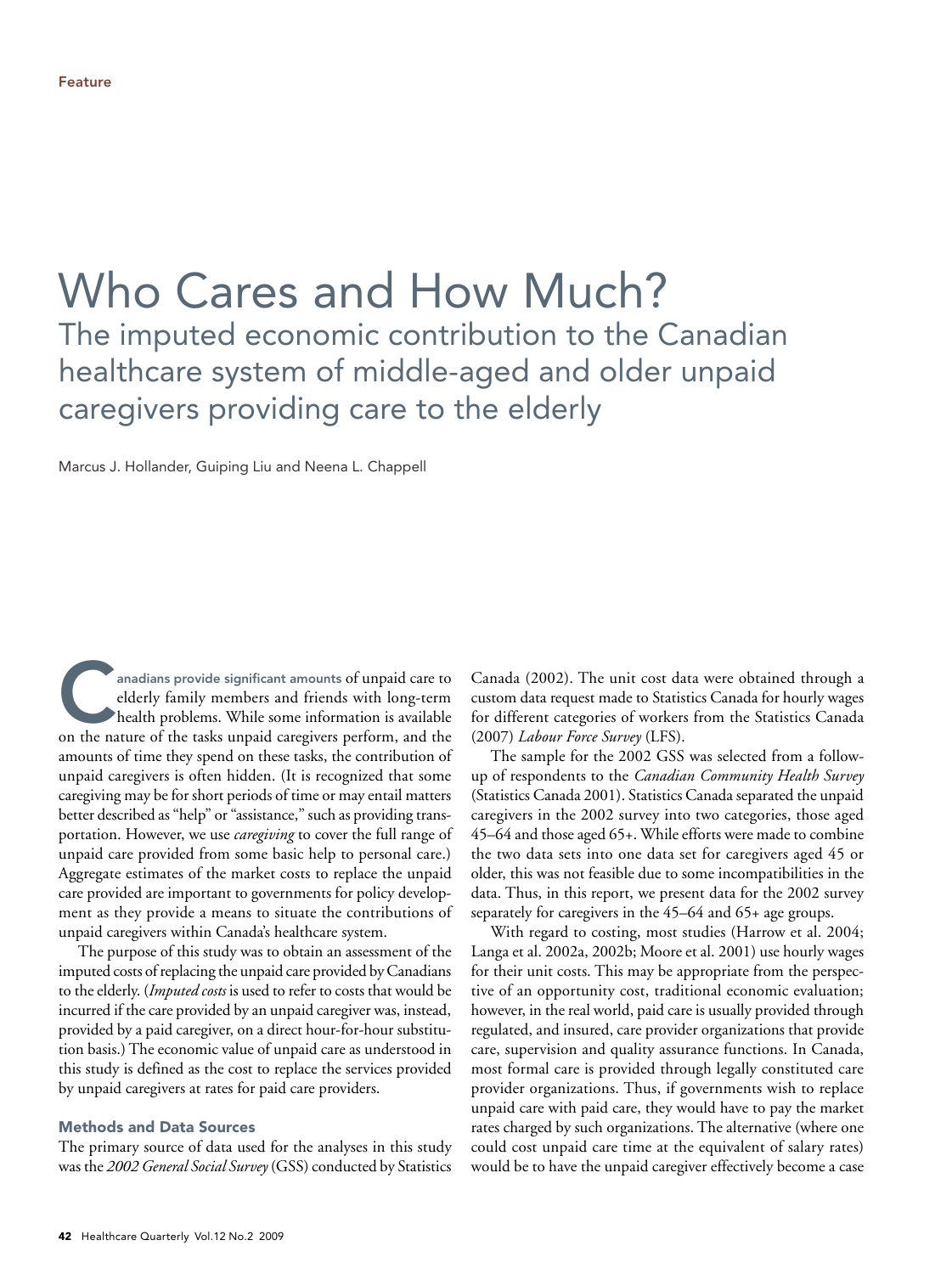manager who would have to hire and fire worker directly and organize and manage all paid care services. This would be quite onerous, particularly for elderly caregivers who may also have functional limitations, or for middle-aged caregivers who may have significant family and employment obligations. Thus, it

is our view that market rates, or some proxy of market rates, should be used to calculate the imputed costs of unpaid care.

With regard to calculating unit costs, we developed a methodological approach to calculate market rates from hourly salaries (*hourly salaries* are wages received by the worker, such as \$12 per hour, whereas *market rates* are the rates a care provider organization would charge a care recipient). Market rates include factors such as benefits, administrative costs, capital costs and so on. It was necessary to calculate estimated market rates as there is no publicly available national data on the market rates charged by home care provider organizations. We estimated that a factor of 1.8 would be appropriate to convert hourly salaries to market rates (e.g., a home support worker who receives \$12.50 per hour would have an estimated billable market rate of \$22.50). Our approach was compared with market rates for a national purchaser of home care services and was found to produce similar billable hourly rates for different types of care providers.

Four estimates were calculated for this study. One

estimate was based on hourly salaries by type of provider (from the LFS [Statistics Canada 2007]). The second estimate was based on the hourly salary of home support workers from the LFS. This estimate was used on the basis that most of the services to clients could be provided by a well-trained home support worker. The third estimate was based on market rates by type of provider. The fourth estimate was based on market rates for home support workers. Given that most services can be provided by a home support worker and that paid care provision is usually provided through home care agencies, at market rates, it is our view that this approach provides the most realistic imputed costs for substituting paid care for unpaid care.

The groupings of types of care provision and unit costs based

on hourly salaries (from the LFS [Statistics Canada 2007]), were as follows:

- *Meal preparation and cleanup, house cleaning or laundry and sewing:* \$12.91 per hour (rate for visiting homemaker, housekeeper and other related occupations)
- *House maintenance or outdoor work:* \$18.18 per hour (rate for residential and commercial installers and services)
- *Shopping for groceries or other necessities, providing transportation or doing banking or bill paying:* \$14.93 per hour (a pro-rated and blended rate for homemakers [\$12.91], taxi and limousine drivers [\$14.06] and financial auditors and accountants [\$27.74])
- *Assistance with bathing, toileting, care of toenails/ fingernails, brushing teeth, shampooing and hair care or dressing (i.e., personal care services):* \$21.63 per hour (rate for registered nursing assistants/licensed practical nurses)

There was considerable methodological complexity in

analyzing the data from the 2002 GSS and developing unit costs.

The interested reader is referred to the full report prepared for Human Resources and Skills Development Canada (HRSDC) (Hollander et al. 2008) for a description of the methods used, data and methodological limitations, and other technical matters.

### Literature Scan

In this section, we report on the findings of a number of other

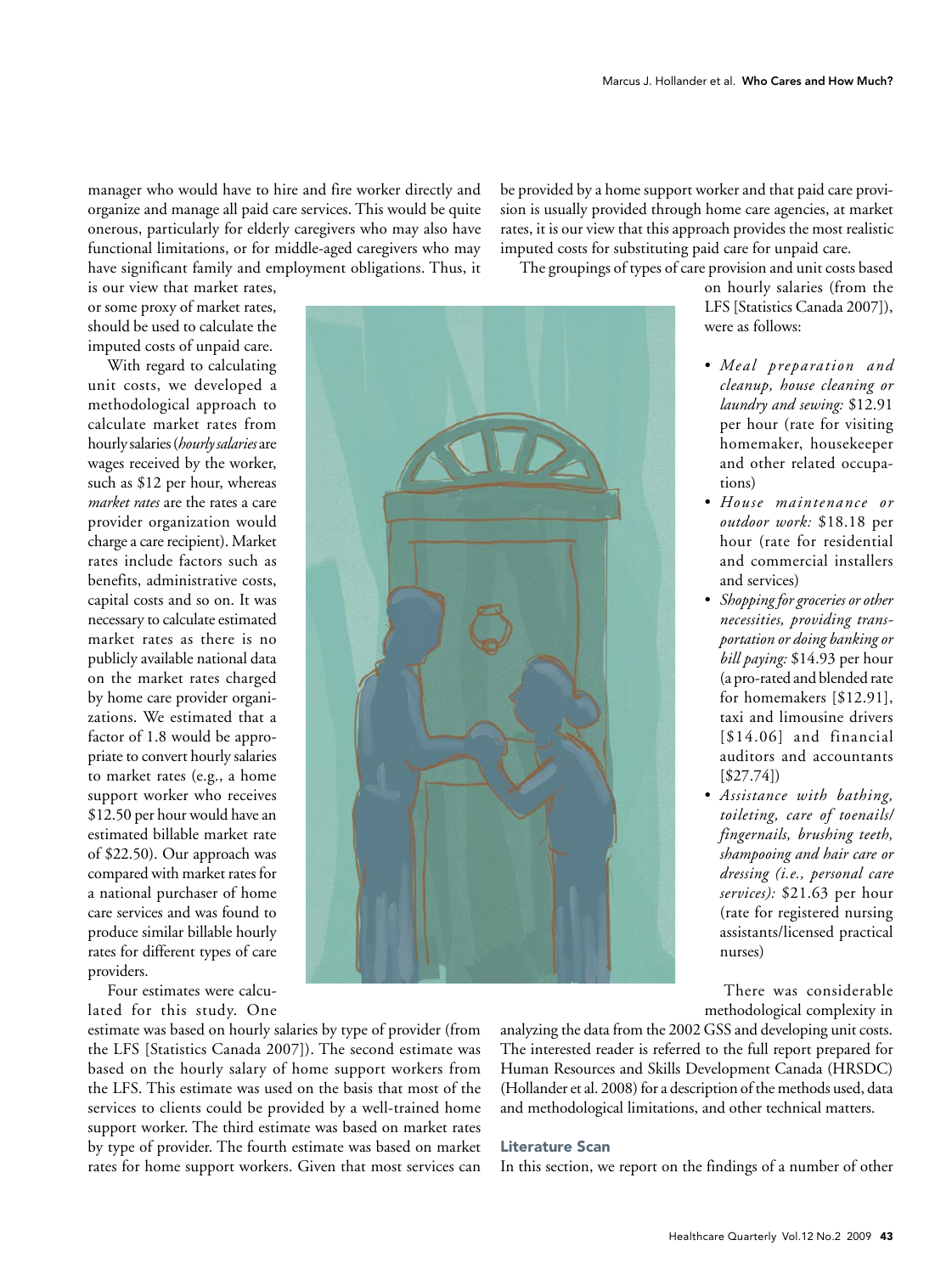| Age<br><b>Groups</b>    |                       | <b>Socio-demographic Categories</b> | <b>Estimated</b><br><b>Caregivers in</b><br><b>Canada</b> |               |  |
|-------------------------|-----------------------|-------------------------------------|-----------------------------------------------------------|---------------|--|
|                         |                       |                                     | $\mathbf{n}$                                              | $\frac{9}{6}$ |  |
|                         | Gender                | <b>Males</b>                        | 857,599                                                   | 48.7          |  |
|                         |                       | Females                             | 901,779                                                   | 51.3          |  |
|                         |                       | Total                               | 1,759,378                                                 | 100.0         |  |
|                         | Age                   | $45 - 49$                           | 573,971                                                   | 32.6          |  |
|                         |                       | $50 - 54$                           | 526,288                                                   | 29.9          |  |
| Caregivers*             |                       | $55 - 59$                           | 394,465                                                   | 22.4          |  |
| aged 45-64              |                       | $60 - 64$                           | 264,653                                                   | 15.0          |  |
|                         |                       | Total                               | 1,759,378                                                 | 100.0         |  |
|                         | <b>Marital status</b> | Married/common law                  | 1,375,837                                                 | 78.3          |  |
|                         |                       | Separated/divorced/widowed          | 248,060                                                   | 14.1          |  |
|                         |                       | Single                              | 132,160                                                   | 7.5           |  |
|                         |                       | Total                               | 1,756,055                                                 | 100.0         |  |
|                         | Gender                | <b>Males</b>                        | 126,257                                                   | 41.8          |  |
|                         |                       | Females                             | 176,037                                                   | 58.2          |  |
|                         |                       | Total                               | 302,295                                                   | 100.0         |  |
|                         | Age                   | $65 - 69$                           | 120,420                                                   | 39.8          |  |
|                         |                       | $70 - 74$                           | 89,184                                                    | 29.5          |  |
| Caregivers <sup>t</sup> |                       | $75 - 79$                           | 60,170                                                    | 19.9          |  |
| aged 65+                |                       | $80 +$                              | 32,520                                                    | 10.8          |  |
|                         |                       | Total                               | 302,295                                                   | 100.0         |  |
|                         | <b>Marital status</b> | Married/common law                  | 213,055                                                   | 70.5          |  |
|                         |                       | Separated/divorced/widowed          | 79,312                                                    | 26.2          |  |
|                         |                       | Single                              | 9,928                                                     | 3.3           |  |
|                         |                       | Total                               | 302,295                                                   | 100.0         |  |

Table 1. Gender, age and marital status of caregivers and care receivers

\*The number of caregiver survey respondents was 2,985.

†The number of caregiver survey respondents was 1,026.

national studies and studies on the methodology of costing found in our literature search. (We also found articles on specific

topics such as dementia, diabetes and stroke, which are not reported here but can, for the interested reader, be found in the larger HRSDC report.)

An Australian study (Access Economics Pty Limited 2005) on the economic value of unpaid care notes that the amount of unpaid care provided depends on the severity of the functional limitations of the care receiver. The authors also note that over one in eight Australians (some 2.6 million people) were estimated to be providing unpaid care in Australia in 2005, of which 494,000 were primary caregivers who provided most of the care. The authors used several approaches to calculate imputed economic costs. They found that, using an opportunity cost approach (which they defined as the paid work care providers would have undertaken, but for their caregiving responsibilities), the annual economic value of unpaid caregiving would be approximately A\$4.9 billion. Using a replacement cost valuation approach (similar to the market rate approach used in this study), the value would be A\$30.5 billion at estimated market rates. The authors also quantify other costs using a broader economic evaluation perspective. They note that there would have been, in 2005, lost taxes and increased welfare and transfer payments of some A\$969 million, and costs for the health impacts of sleep disturbances of care providers of approximately A\$1 billion dollars. Two British articles published by Carers UK (Buckner and Yeandle 2007; Holzhausen 2002) note that the imputed cost of unpaid care in fiscal 2006–2007 was about £87 billion, more than the annual cost of the British National Health Service, which was £81.7 billion, for the same fiscal year. Costing for this study was based on billable rates for home care providers rather than the hourly wages of the care providers.

There were a number of articles that estimated the imputed costs of caregiving in the United States (Gibson and Houser 2007a, 2007b; National Family Caregivers

Association and Family Caregiver Alliance 2006). The cost factor in the estimates was an average of market rates and wage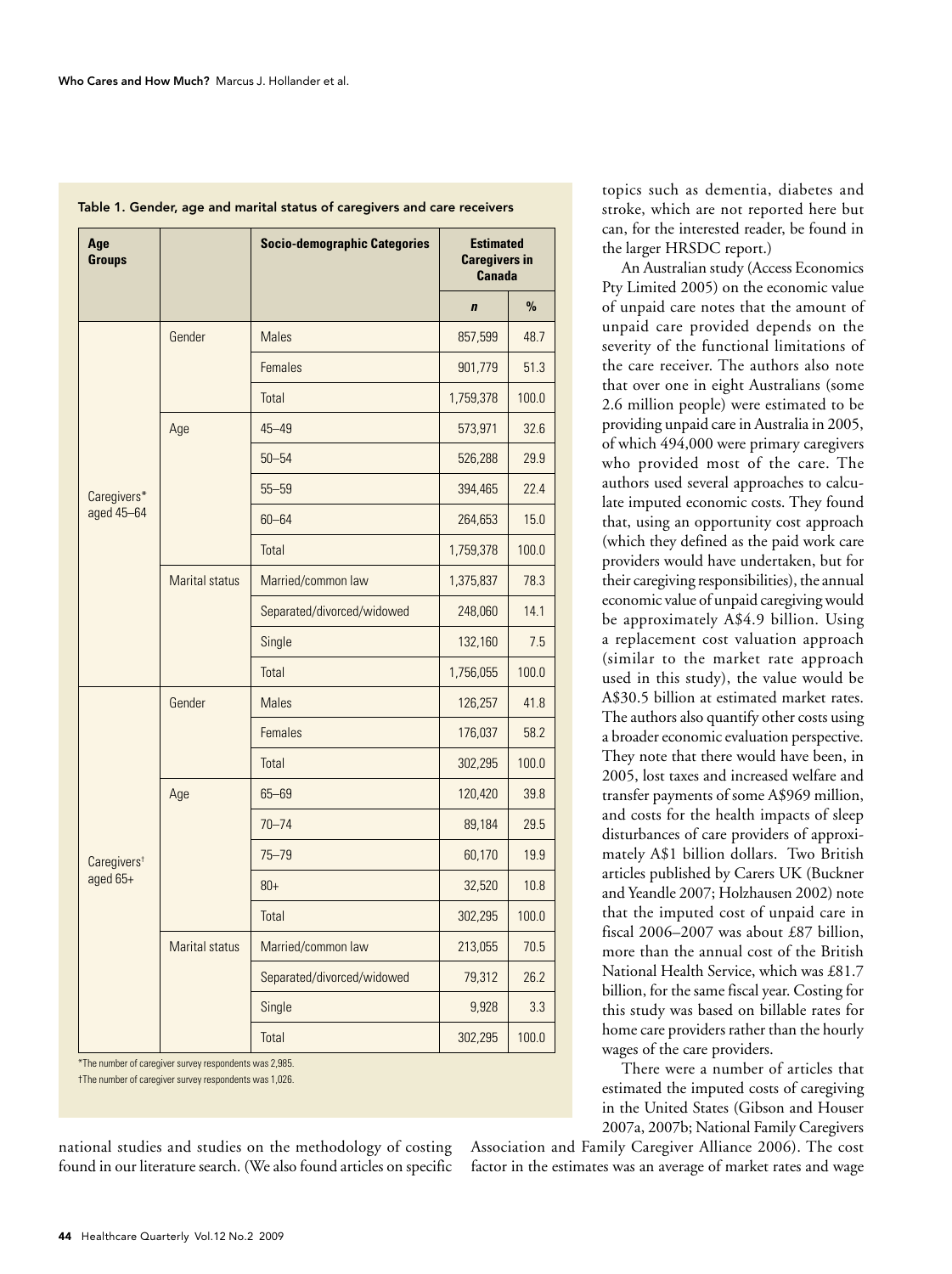| Care was received by:                                           |              | <b>Caregivers Aged</b><br>$45 - 64$ |              | <b>Caregivers</b><br>Aged 65+ |  |
|-----------------------------------------------------------------|--------------|-------------------------------------|--------------|-------------------------------|--|
|                                                                 | $\mathbf{n}$ | $\frac{9}{6}$                       | $\mathbf{n}$ | $\frac{9}{6}$                 |  |
| Spouse/partner                                                  | 24,805       | 1.4                                 | 70,457       | 23.3                          |  |
| Father                                                          | 236,284      | 13.4                                | 5,331        | 1.8                           |  |
| Mother                                                          | 732,406      | 41.6                                | 22,945       | 7.6                           |  |
| <b>Brother</b>                                                  | 7,928        | 0.5                                 | 6,238        | 2.1                           |  |
| Sister                                                          | 11,435       | 0.6                                 | 19,684       | 6.5                           |  |
| Son/daughter/grandson/granddaughter/<br>son- or daughter-in-law | 3,136        | 0.2                                 | 729          | 0.2                           |  |
| Grandfather or grandmother                                      | 12,887       | 0.7                                 |              |                               |  |
| Father-in-law                                                   | 82,983       | 4.7                                 | 3,056        | 1.8                           |  |
| Mother-in-law                                                   | 218,024      | 12.4                                | 11,209       | 7.6                           |  |
| Brother-in-law                                                  | 9,824        | 0.6                                 | 4,913        | 2.1                           |  |
| Sister-in-law                                                   | 5,410        | 0.3                                 | 6,046        | 6.5                           |  |
| Uncle                                                           | 16,431       | 0.9                                 | 2.002        | 0.7                           |  |
| Aunt                                                            | 50,473       | 2.9                                 | 4,621        | 1.5                           |  |
| Cousin                                                          | 9,034        | 0.5                                 | 4,646        | 1.5                           |  |
| Close friend                                                    | 161,053      | 9.2                                 | 89,911       | 29.7                          |  |
| Neighbour                                                       | 144,338      | 8.2                                 | 44,750       | 14.8                          |  |
| Other                                                           | 32,927       | 1.9                                 | 5,757        | 1.9                           |  |
| <b>Number of Caregivers</b>                                     | 1,759,378    | 100.0                               | 302,295      | 100.0                         |  |

Table 2. The relationships between caregivers and care receivers\*

\* Caregivers could provide care to more than one care receivers

rates. The national average used was US\$9.63 per hour. The National Family Caregiver Association calculated a range of caregiving time and costs across states for 2004. In California, it was estimated that 3.7 billion hours of care were provided by about 3.4 million caregivers, having an annual market value of US\$36.3 billion. In contrast, Wyoming, with a much smaller population, had 55 million hours of caregiving valued at US\$542 million. The American Association of Retired Persons (AARP) (Gibson and Houser 2007b) estimated that, in 2006, 30–38 million adult caregivers provided an average of 21 hours of care per week at an estimated cost of US\$354 billion. AARP (Gibson and Houser 2007a) also estimated, in 2006, that for California, with a population of 36.5 million people, there were 4 million care providers and that the economic value of caregiving was US\$45 billion. For Wyoming, with a population of 515,000, the authors estimated that there were 55,000 caregivers and that the economic value of their contribution was US\$570 million. Separate hourly costs were calculated for each state, again as a blended rate between market rates and salaries, with an overall hourly rate for the United States of US\$9.63.

Two Canadian studies were found on the imputed economic contribution of unpaid caregivers. Fast and Frederick (1999, October) estimated that, for 1996, the replacement costs of the work provided by caregivers was estimated to be between \$5.1 and \$5.7 billion for Canada as a whole using costing based on the replacement wages of paid caregivers. In a study looking at the cost-effectiveness of home care, Chappell and her colleagues (2004) found that the amount of time spent by unpaid caregivers increased as care needs increased. For moderately to severely (i.e., nursing home equivalent) disabled home care clients, the annual estimated contribution of caregiver time, costed at market rates, per client, ranged from \$5,221 to \$31,515 in Victoria and \$7,373 to \$13,374 in Winnipeg.

With regard to more general and methodological articles, Andersson et al. (2002) compared the *friction cost* model versus the *human capital* model of calculating costs. In both approaches, one looks at lost gross income during an absence from work – in this case, to care for a family member. The difference in the approaches is that the friction cost approach only considers the time it takes to replace a worker who is

absent from work, whereas the human capital approach costs the full time that the worker is absent from his or her job. (In the published literature, several terms are used to cover the concept of lost income for caregivers, including *human capital approach*, *opportunity costs* and *lost productivity*.) The authors found that when using the friction cost approach, the costs were 18–44% of the costs using the human capital approach.

Brouwer and colleagues (1998) provided a commentary on the appropriate methods of economic analysis to be used in costing unpaid care. They noted that lost earnings from the patient and care provider should be included in the analysis, but that the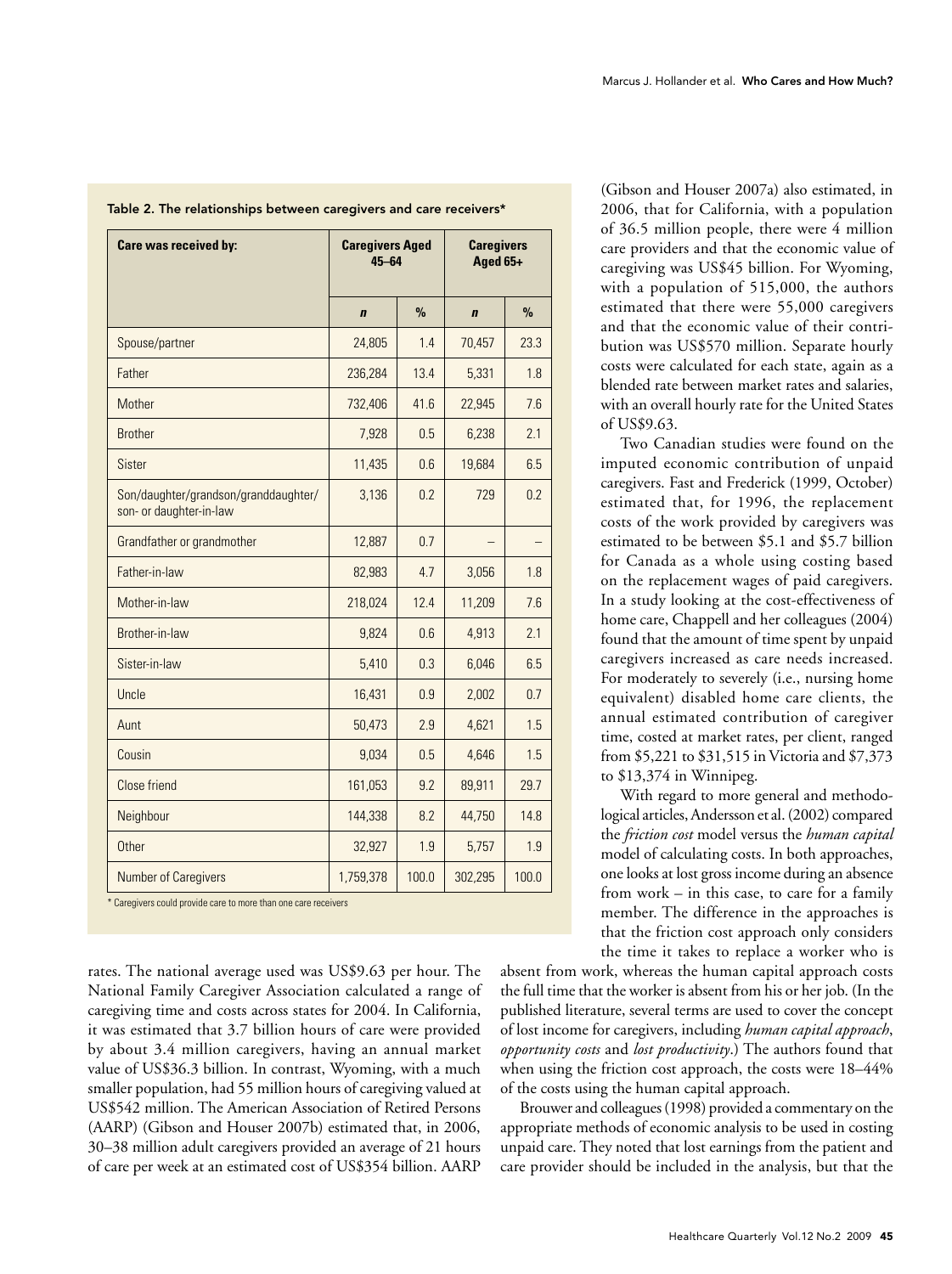|                                                                           |                   | <b>Caregivers Aged</b><br>$45 - 64$ |               | <b>Caregivers</b><br>Aged 65+ |               |
|---------------------------------------------------------------------------|-------------------|-------------------------------------|---------------|-------------------------------|---------------|
| <b>Type of Care</b>                                                       | <b>Frequency</b>  | $\mathbf{n}$                        | $\frac{9}{6}$ | $\mathbf{n}$                  | $\frac{9}{6}$ |
| Meal preparation and cleanup, house                                       | Daily             | 239,553                             | 23.3          | 50,537                        | 51.6          |
| cleaning or laundry and sewing                                            | Weekly            | 415,408                             | 40.5          | 27,300                        | 27.9          |
|                                                                           | Monthly           | 274,094                             | 26.7          | 13,306                        | 13.6          |
|                                                                           | Less than monthly | 97,903                              | 9.5           | 6,827                         | 7.0           |
|                                                                           | Total             | 1,026,957                           | 100.0         | 97,970                        | 100.0         |
| House maintenance or outdoor work                                         | Daily             | 53,151                              | 5.3           | 7,692                         | 12.8          |
|                                                                           | Weekly            | 312,516                             | 31.0          | 16,978                        | 28.2          |
|                                                                           | Monthly           | 432,464                             | 42.8          | 27,032                        | 44.8          |
|                                                                           | Less than monthly | 211,460                             | 20.9          | 8,606                         | 14.3          |
|                                                                           | Total             | 1,009,590                           | 100.0         | 60,308                        | 100.0         |
| Shopping for groceries or other                                           | Daily             | 65,435                              | 4.6           | 18,163                        | 7.4           |
| necessities, providing transportation<br>or doing banking or bill paying  | Weekly            | 642,285                             | 44.8          | 124,399                       | 50.7          |
|                                                                           | Monthly           | 545,073                             | 38.0          | 77,300                        | 31.5          |
|                                                                           | Less than monthly | 180,514                             | 12.6          | 25,511                        | 10.4          |
|                                                                           | Total             | 1,433,307                           | 100.0         | 245,374                       | 100.0         |
| Personal care - assistance                                                | Daily             | 113,186                             | 25.3          | 47,962                        | 60.7          |
| with bathing, toileting, care of<br>toenails/fingernails, brushing teeth, | Weekly            | 175,999                             | 39.3          | 18,536                        | 23.5          |
| shampooing and hair care or dressing                                      | Monthly           | 105,302                             | 23.5          | 9,196                         | 11.6          |
|                                                                           | Less than monthly | 53,358                              | 11.9          | 3,314                         | 4.2           |
|                                                                           | Total             | 447,844                             | 100.0         | 79,009                        | 100.0         |

Table 3. Types of care and frequency of care provision\*

\*Data on care provided by caregivers (in dyads).

be calculated using the market (replacement) value of the care provided costed as the hourly salary of a paid care provider.

As noted above, there are a range of approaches that can be used in economic evaluations of care for the elderly. Any approach to be taken in costing unpaid care will be, at least partly, based on the audience and the purpose of the evaluation. From an employer's perspective, the friction method may be appropriate. From a more traditional economic analysis perspective, an opportunity cost approach may have merit. For a government interested in considering what it would cost to replace unpaid care with formal, or paid, care, a market rate perspective might be appropriate. In addition to perspective, it should be noted that a full economic evaluation would consider a wide range of factors including the opportunity costs (lost wages) of clients and caregivers, the cost of health impacts on caregivers due to the stress of caregiving, the implications of tax and social welfare costs and other such factors.

While these factors are recognized, our study looks at a more modest subset of activities, that is, caregiver time costed at replacement wages. Thus, this study does not constitute a full and comprehensive economic evaluation. Rather, it adopts the perspective of government that

absence from paid work should be calculated using the friction cost approach. They also discussed the concept of "opportunity costs," which generally refers to the income that could be derived from other activities in which one could engage. With regard to opportunity costs in the context of unpaid care, they noted that the opportunity cost per hour is equal to the wage paid per hour. This is similar to the human capital approach. The authors concluded that in developing cost estimates of the care time contributed by unpaid caregivers, costs should

is interested, for future policy development purposes, in what it would cost to substitute paid care for unpaid care, for seniors, by caregivers aged 45 years of age or older. This age limitation was due to the fact that the 2002 GSS only surveyed caregivers aged 45 or older.

## Findings and Cost Estimates

As noted above, there were two separate caregiver files in the 2002 GSS, one for caregivers aged 45–64 and one for caregivers aged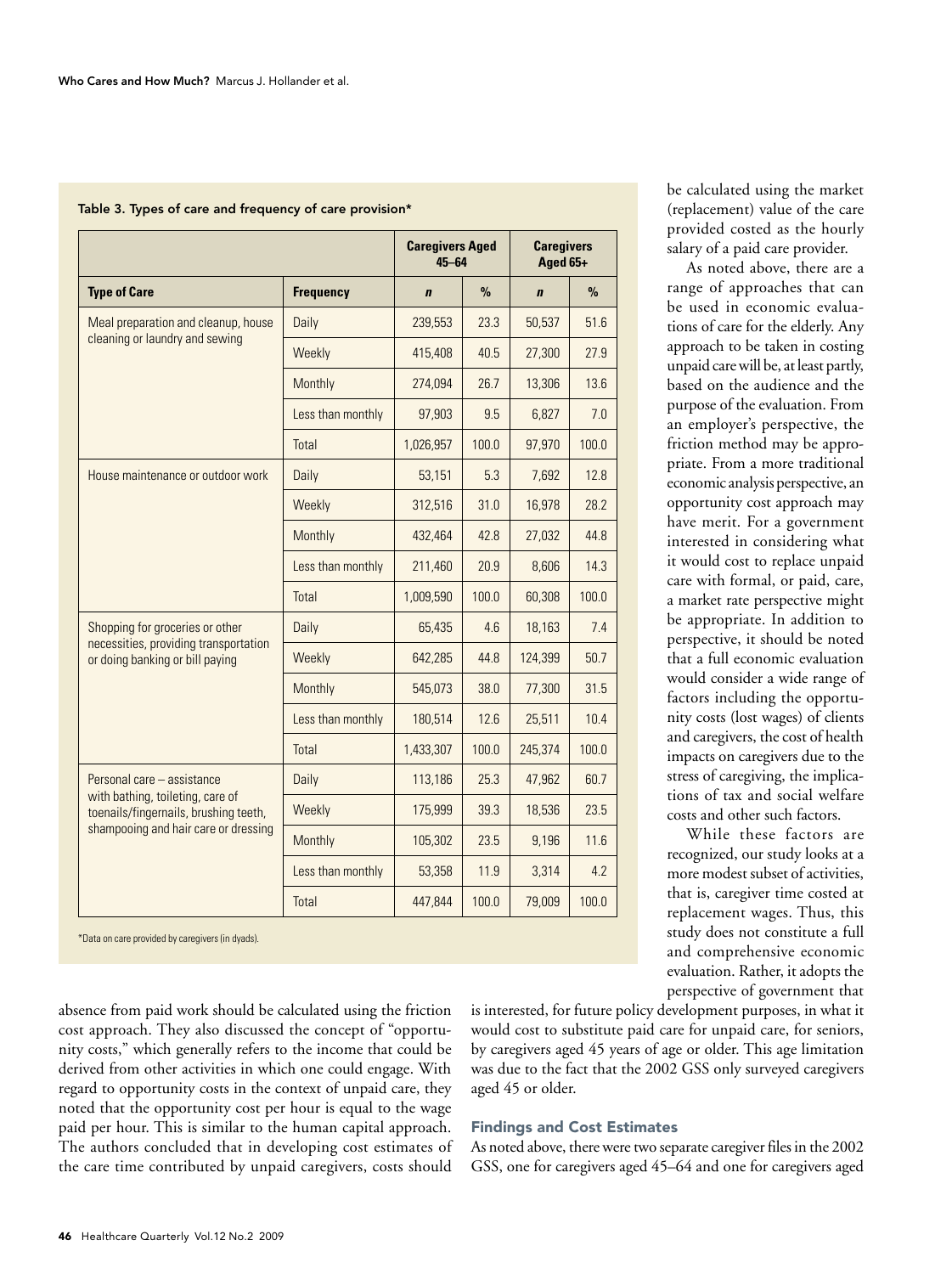#### Table 4. Average hours per week per dyad

| <b>Type of Service</b>                                                                                                       | <b>Caregivers 45–64</b> | Caregivers 65+ |
|------------------------------------------------------------------------------------------------------------------------------|-------------------------|----------------|
| Meal preparation and cleanup, house<br>cleaning or laundry and sewing                                                        | 73                      | 16.3           |
| House maintenance or outdoor work                                                                                            | 1.8                     | 2.0            |
| Shopping for groceries or other necessities,<br>providing transportation or doing banking or<br>bill paying                  | 20                      | 2.5            |
| Assistance with bathing, toileting, care<br>of toenails/fingernails, brushing teeth,<br>shampooing and hair care or dressing | 4.5                     | 111            |
| Overall average                                                                                                              | 79                      | 104            |

65 or older. In this section, we present data for both groups.

Table 1 presents data on the gender, age and marital status of both groups of caregivers. As can be seen, there were an estimated 1,759,378 caregivers aged 45–64 and 302,295 caregivers aged 65 or older in Canada in 2002. (The total of 2,061,673 caregivers aged 45+ represents an estimated 18.2% of the Canadian population aged 45+.) The actual number of respondents, for survey respondents aged 45–64, was 2,985 and the number of respondents 65+ was 1,026. As can be seen in Table 1, for younger caregivers 62.5% were aged 45–54 and

37.4% were aged 55–64. For the older group, 69.3% were aged 65–74 and 30.7% were 75 years of age or older.

With regard to gender, 48.7% of the younger caregivers were males and 51.3% were females. In addition, 78.3% of the caregivers were married or living common law, while 14.1% were widowed, divorced or separated. For the caregivers aged 65+, 41.8% were males, 70.5% were married and 26.2% were separated, divorced or widowed.

Table 2 presents data on the relationship between caregivers and care receivers using dyads as the unit of analysis. Dyads are each combination of a caregiver and a care receiver. Thus, one caregiver could provide care to three care receivers. This would constitute three caregiver–care receiver dyads.) For the younger caregivers, the main recipient of care

was the caregiver's mother, at 41.6%. The next most common categories of care receivers were the caregiver's father (13.4%) and mother-in-law (12.4%) followed by a close friend (9.2%) or neighbour (8.2%). For caregivers aged 65+, the pattern was quite different; they primarily cared for a close friend (29.7%), their spouse or partner (23.3%) or a neighbour (14.8%).

Table 3 presents data on the frequency of care provision for each of the major groupings. For the younger caregiver group, the most common activity to be provided on a daily basis was the provision of personal care (25.3%) and homemaking activities

| <b>Type of Service</b>                                                                                                       | <b>Annual Costs</b><br>at Hourly Wage<br><b>Rates by Type</b><br>of Provider | <b>Annual Costs at</b><br><b>Hourly Wage for</b><br><b>Homemakers</b> | <b>Annual Costs at</b><br><b>Hourly Market</b><br><b>Rates by Type</b><br>of Provider | <b>Annual Costs</b><br>at Hourly<br><b>Market Rate for</b><br><b>Homemakers</b> |
|------------------------------------------------------------------------------------------------------------------------------|------------------------------------------------------------------------------|-----------------------------------------------------------------------|---------------------------------------------------------------------------------------|---------------------------------------------------------------------------------|
| Meal preparation and cleanup, house<br>cleaning or laundry and sewing                                                        | 5,012,029,377                                                                | 5,012,029,378                                                         | 9,021,652,880                                                                         | 9,021,652,880                                                                   |
| House maintenance or outdoor work                                                                                            | 1,758,535,328                                                                | 1,248,772,887                                                         | 3,165,363,590                                                                         | 2,247,791,196                                                                   |
| Shopping for groceries or other<br>necessities, providing transportation or<br>doing banking or bill paying                  | 2,207,132,325                                                                | 1,885,776,195                                                         | 3,972,838,185                                                                         | 3,394,397,152                                                                   |
| Assistance with bathing, toileting, care<br>of toenails/fingernails, brushing teeth,<br>shampooing and hair care or dressing | 3,110,167,773                                                                | 1,359,711,004                                                         | 5,598,301,991                                                                         | 2,447,479,807                                                                   |
| Total                                                                                                                        | 12,087,864,803                                                               | 9,506,289,464                                                         | 21,758,156,646                                                                        | 17,111,321,035                                                                  |

Table 5. Total annual, estimated imputed costs\* for the contribution of unpaid caregivers aged 45-64

\*In 2007 dollars.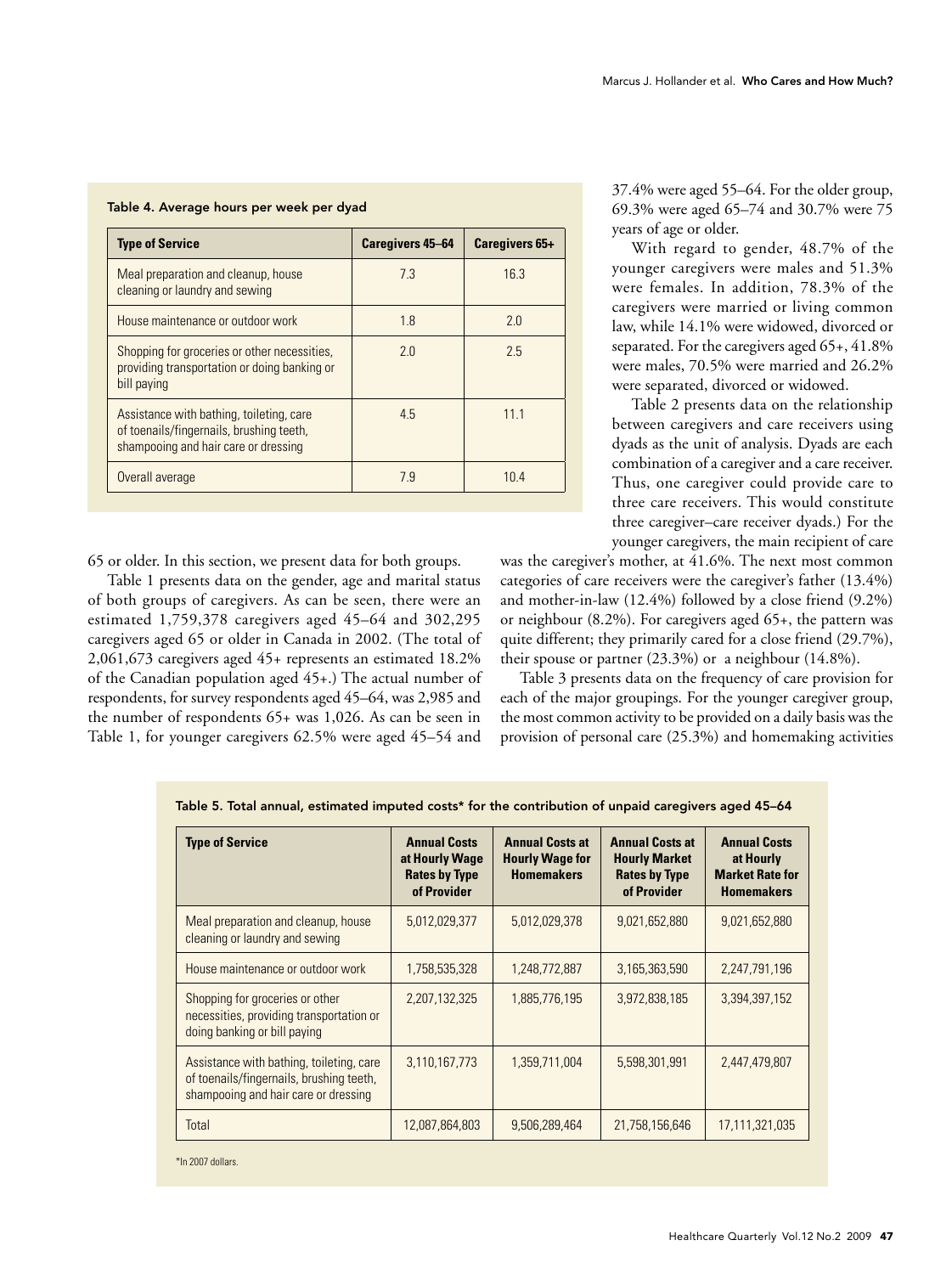| <b>Type of Service</b>                                                                                                       | <b>Annual Costs</b><br>at Hourly Wage<br><b>Rates by Type</b><br>of Provider | <b>Annual Costs</b><br>at Hourly<br><b>Wage for</b><br><b>Homemakers</b> | <b>Annual Costs at</b><br><b>Hourly Market</b><br><b>Rates by Type</b><br>of Provider | <b>Annual Costs</b><br>at Hourly<br><b>Market Rate for</b><br><b>Homemakers</b> |
|------------------------------------------------------------------------------------------------------------------------------|------------------------------------------------------------------------------|--------------------------------------------------------------------------|---------------------------------------------------------------------------------------|---------------------------------------------------------------------------------|
| Meal preparation and cleanup, house<br>cleaning or laundry and sewing                                                        | 1,071,818,050                                                                | 1,071,818,050                                                            | 1,929,272,489                                                                         | 1,929,272,489                                                                   |
| House maintenance or outdoor work                                                                                            | 116,290,482                                                                  | 82,580,315                                                               | 209,322,868                                                                           | 148,644,567                                                                     |
| Shopping for groceries or other<br>necessities, providing transportation or<br>doing banking or bill paying                  | 485.467.794                                                                  | 414.784.198                                                              | 873.842.030                                                                           | 746,611,556                                                                     |
| Assistance with bathing, toileting, care<br>of toenails/fingernails, brushing teeth,<br>shampooing and hair care or dressing | 1,358,392,096                                                                | 593,865,288                                                              | 2,445,105,772                                                                         | 1,068,957,518                                                                   |
| Total                                                                                                                        | 3,031,968,422                                                                | 2,163,047,850                                                            | 5,457,543,160                                                                         | 3,893,486,130                                                                   |

Table 6. Total annual, estimated imputed costs\* for the contribution of unpaid caregivers aged 65+

\*In 2007 dollars.

Table 7. Total costs\* extrapolated to 2007 for all caregivers†

|       | <b>Annual Costs at</b>   | <b>Annual Costs at</b> | <b>Annual Costs at</b>     | <b>Annual Costs at</b>    |
|-------|--------------------------|------------------------|----------------------------|---------------------------|
|       | <b>Hourly Wage Rates</b> | <b>Hourly Wage for</b> | <b>Hourly Market Rates</b> | <b>Hourly Market Rate</b> |
|       | by Type of Provider      | <b>Homemakers</b>      | by Type of Provider        | for Homemakers            |
| Total | 17.387.808.209           | 13.419.737.911         | 31.298.054.777             | 24.155.528.240            |

\*In 2007 dollars.

† 45–64 and 65+.

(23.3%). The activity most often provided on a monthly basis or less was home maintenance and/or outdoor work (63.7%). The pattern was similar for caregivers aged 65+, but they were much more likely to provide assistance on a daily basis related to personal care (60.7%) and homemaking activities (51.6%).

In terms of the time provided by unpaid caregivers, it was found that the average hours of care provided per week, per dyad (i.e., each combination of caregiver and care receiver), for the categories of service included in the analysis for people aged 45 or older who were caring for people 65 years of age and older ranged from 7.9 to 10.4 hours of care per week (Table 4). Unfortunately, it is not possible to make direct comparisons with the broader literature as the hours of care provided are usually dependent on the level of care needs of the client. Thus, any comparisons would require that data be standardized to the level of need of the care recipients. Furthermore, other studies were not limited to caregivers 45+ caring for care receivers 65+.

Tables 5 and 6 present data on the annual, estimated imputed costs for unpaid caregivers, using the four costing scenarios noted above. From Tables 5 and 6, one can calculate the following overall, annual imputed costs for caregivers aged 45–64 *and* 65+.

• Annual costs at *hourly wage rates by type of provider*: \$15,119,833,225

• Annual costs at *hourly wage for homemakers*:

\$11,696,337,496

• Annual costs at *hourly market rates by type of provider*: \$27,215,699,806

• Annual costs at *hourly market rate for homemakers*: \$21,004,807,165

It is our view that the most appropriate cost estimate would be that for homemakers costed at

the hourly market rate. Extrapolating the growth in population from 2002 to 2007 at 11.5%, the estimated imputed cost for the estimated 2007 population for caregivers 45–64 and 65+ using 2007 unit costs for homemakers would be \$24,155,528,240 (Table 7). Thus, a reasonably conservative estimate of the imputed economic contribution of unpaid caregivers for Canada, for 2009, would be \$25–\$26 billion.

#### Conclusion

This study, on estimating the replacement costs of unpaid care in Canada, clearly indicates that unpaid caregivers contribute much to Canadian society, its economy and the well-being of its citizens. And they do so, by and large, willingly.

From a broad policy perspective, decision makers should be advised that providing care to loved ones is something that is typically valued by caregivers and care recipients alike and that many caregivers would prefer to provide care themselves rather